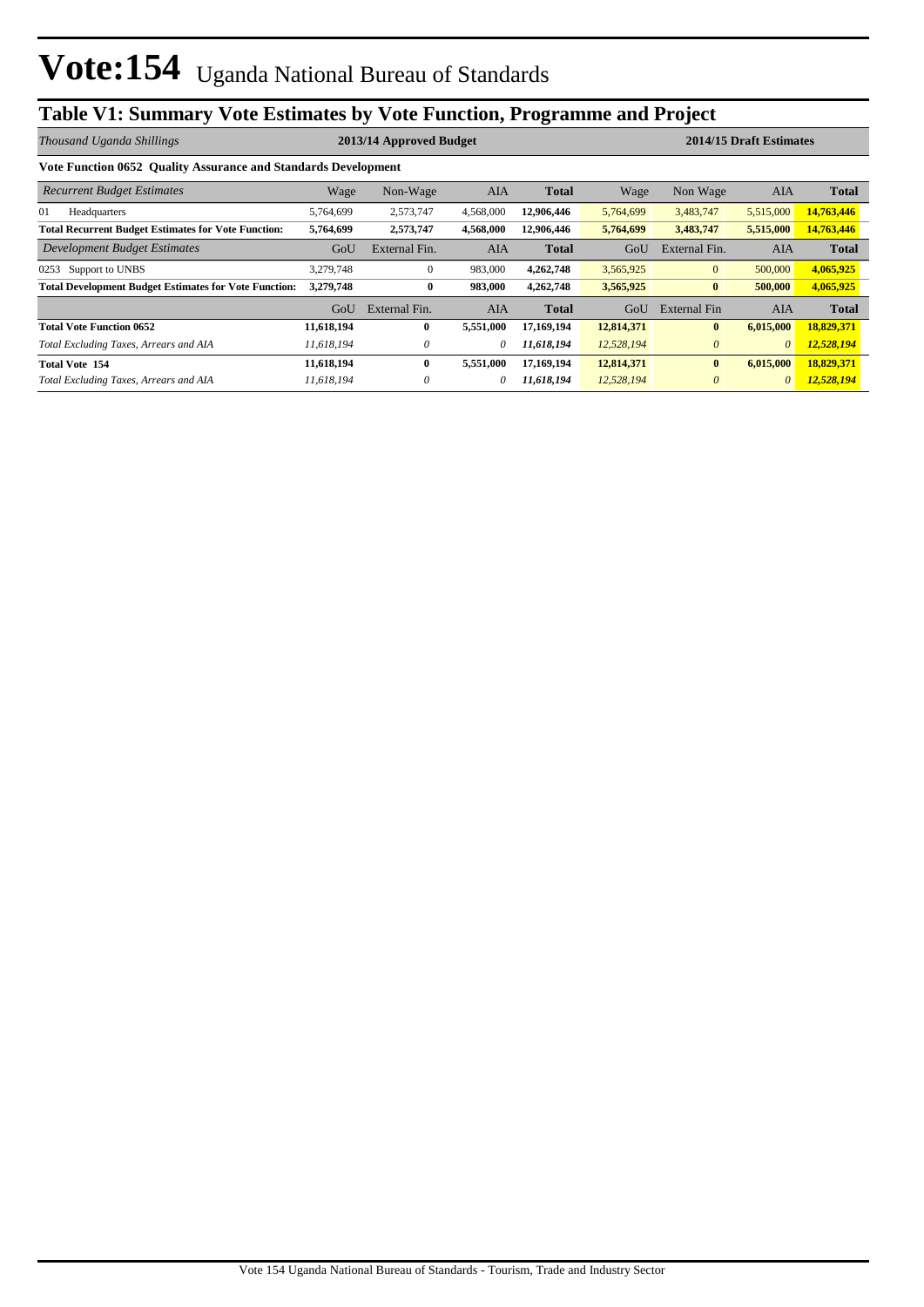# Vote:154 Uganda National Bureau of Standards

### **Table V2: Summary Vote Estimates by Item**

| Thousand Uganda Shillings                                   | 2013/14 Approved Budget |                       |                  |              | 2014/15 Draft Estimates |                       |                       |              |
|-------------------------------------------------------------|-------------------------|-----------------------|------------------|--------------|-------------------------|-----------------------|-----------------------|--------------|
|                                                             |                         | GoU External Fin.     | <b>AIA</b>       | <b>Total</b> |                         | GoU External Fin.     | AIA                   | Total        |
| <b>Employees, Goods and Services (Outputs Provided)</b>     | 8,238,446               | 0                     | 4,568,000        | 12,806,446   | 9,098,446               | $\boldsymbol{\theta}$ | 5,465,000             | 14,563,446   |
| 211102 Contract Staff Salaries (Incl. Casuals, Temporary)   | 5,764,699               | $\boldsymbol{0}$      | 124,000          | 5,888,699    | 5,764,699               | $\boldsymbol{0}$      | 1,647,886             | 7,412,585    |
| 211103 Allowances                                           | $\mathbf{0}$            | $\boldsymbol{0}$      | 287,000          | 287,000      | 85,000                  | $\boldsymbol{0}$      | 530,000               | 615,000      |
| 212101 Social Security Contributions                        | 576,470                 | $\boldsymbol{0}$      |                  | 576,470      | 576,470                 | $\overline{0}$        | 164,789               | 741,259      |
| 213001 Medical expenses (To employees)                      | 267,680                 | $\mathbf{0}$          | 120,000          | 387,680      | 263,900                 | $\boldsymbol{0}$      | $\mathbf{0}$          | 263,900      |
| 213002 Incapacity, death benefits and funeral expenses      | $\mathbf{0}$            | $\boldsymbol{0}$      |                  | 0            | 120,000                 | $\boldsymbol{0}$      | 40,000                | 160,000      |
| 213003 Retrenchment costs                                   | 150,000                 | $\mathbf{0}$          |                  | 150,000      | 316,319                 | $\boldsymbol{0}$      | 30,000                | 346,319      |
| 213004 Gratuity Expenses                                    | 100,000                 | $\bf{0}$              | 186,000          | 286,000      | 254,000                 | $\boldsymbol{0}$      | 100,000               | 354,000      |
| 221001 Advertising and Public Relations                     | 25,313                  | $\boldsymbol{0}$      |                  | 25,313       | 25,313                  | $\boldsymbol{0}$      | 120,000               | 145,313      |
| 221002 Workshops and Seminars                               | 33,597                  | $\boldsymbol{0}$      | 135,072          | 168,669      | 33,597                  | $\boldsymbol{0}$      | 50,000                | 83,597       |
| 221003 Staff Training                                       | $\mathbf{0}$            | $\boldsymbol{0}$      | 289,830          | 289,830      | 188,400                 | $\boldsymbol{0}$      | $\boldsymbol{0}$      | 188,400      |
| 221004 Recruitment Expenses                                 | $\mathbf{0}$            | $\boldsymbol{0}$      |                  | $\bf{0}$     | $\mathbf{0}$            | $\boldsymbol{0}$      | 20,000                | 20,000       |
| 221007 Books, Periodicals & Newspapers                      | $\mathbf{0}$            | $\boldsymbol{0}$      | 70,909           | 70,909       | 65,000                  | $\boldsymbol{0}$      | $\mathbf{0}$          | 65,000       |
| 221009 Welfare and Entertainment                            | $\mathbf{0}$            | $\mathbf{0}$          | 156,230          | 156,230      | $\mathbf{0}$            | $\boldsymbol{0}$      | 445,414               | 445,414      |
| 221011 Printing, Stationery, Photocopying and Binding       | $\Omega$                | $\mathbf{0}$          | 331,686          | 331,686      | $\mathbf{0}$            | $\boldsymbol{0}$      | 291,000               | 291,000      |
| 221014 Bank Charges and other Bank related costs            | $\mathbf{0}$            | $\mathbf{0}$          | 27,270           | 27,270       | $\mathbf{0}$            | $\boldsymbol{0}$      | 5,000                 | 5,000        |
| 221017 Subscriptions                                        | $\mathbf{0}$            | $\boldsymbol{0}$      | 169,000          | 169,000      | $\mathbf{0}$            | $\boldsymbol{0}$      | 20,000                | 20,000       |
| 222001 Telecommunications                                   | $\mathbf{0}$            | $\boldsymbol{0}$      | 38,400           | 38,400       | 60,000                  | $\boldsymbol{0}$      | 40,000                | 100,000      |
| 222002 Postage and Courier                                  | $\overline{0}$          | $\boldsymbol{0}$      |                  | $\bf{0}$     | $\mathbf{0}$            | $\boldsymbol{0}$      | 30,000                | 30,000       |
| 222003 Information and communications technology (ICT)      | $\Omega$                | $\boldsymbol{0}$      | 25,000           | 25,000       | $\mathbf{0}$            | $\boldsymbol{0}$      |                       | $\bf{0}$     |
| 223001 Property Expenses                                    | $\Omega$                | $\boldsymbol{0}$      | 22,280           | 22,280       | $\overline{0}$          | $\boldsymbol{0}$      |                       | $\mathbf{0}$ |
| 223003 Rent – (Produced Assets) to private entities         | 373,852                 | $\boldsymbol{0}$      | 102,794          | 476,646      | 373,852                 | $\boldsymbol{0}$      | 49,721                | 423,573      |
| 223004 Guard and Security services                          | $\mathbf{0}$            | $\boldsymbol{0}$      | 109,200          | 109,200      | $\mathbf{0}$            | $\overline{0}$        | 100,000               | 100,000      |
| 223005 Electricity                                          | 46,500                  | $\mathbf{0}$          | 30,000           | 76,500       | 46,500                  | $\boldsymbol{0}$      | 10,390                | 56,890       |
| 223006 Water                                                | 21,335                  | $\boldsymbol{0}$      | 15,000           | 36,335       | 51,335                  | $\boldsymbol{0}$      | $\mathbf{0}$          | 51,335       |
| 223901 Rent – (Produced Assets) to other govt. units        | 36,000                  | $\boldsymbol{0}$      |                  | 36,000       | 36,000                  | $\boldsymbol{0}$      | $\mathbf{0}$          | 36,000       |
| 224001 Medical and Agricultural supplies                    | $\boldsymbol{0}$        | $\bf{0}$              | 165,600          | 165,600      | 340,000                 | $\boldsymbol{0}$      | 40,000                | 380,000      |
| 224004 Cleaning and Sanitation                              | $\mathbf{0}$            | $\bf{0}$              |                  | $\bf{0}$     | $\boldsymbol{0}$        | $\boldsymbol{0}$      | 80,000                | 80,000       |
| 225001 Consultancy Services- Short term                     | $\mathbf{0}$            | $\boldsymbol{0}$      | 175,000          | 175,000      | $\boldsymbol{0}$        | $\boldsymbol{0}$      | 60,000                | 60,000       |
| 225002 Consultancy Services-Long-term                       | $\overline{0}$          | $\boldsymbol{0}$      | 34,000           | 34,000       | $\mathbf{0}$            | $\boldsymbol{0}$      | 80,000                | 80,000       |
| 226001 Insurances                                           | $\mathbf{0}$            | $\boldsymbol{0}$      | 57,576           | 57,576       | $\mathbf{0}$            | $\boldsymbol{0}$      | 60,000                | 60,000       |
| 227001 Travel inland                                        | $\overline{0}$          | $\boldsymbol{0}$      | 343,141          | 343,141      | $\mathbf{0}$            | $\boldsymbol{0}$      | 1,008,000             | 1,008,000    |
| 227002 Travel abroad                                        | 31,856                  | $\mathbf{0}$          | 281,155          | 313,010      | 30,000                  | $\boldsymbol{0}$      | 250,000               | 280,000      |
| 227004 Fuel, Lubricants and Oils                            | 112,000                 | $\mathbf{0}$          | 553,462          | 665,462      | 228,000                 | $\boldsymbol{0}$      | 54,800                | 282,800      |
| 228001 Maintenance - Civil                                  | $\mathbf{0}$            | $\mathbf{0}$          |                  | $\bf{0}$     | 12,000                  | $\boldsymbol{0}$      | 38,000                | 50,000       |
| 228002 Maintenance - Vehicles                               | 288,001                 | $\bf{0}$              | 439,000          | 727,001      | 138,061                 | $\boldsymbol{0}$      | $\mathbf{0}$          | 138,061      |
| 228003 Maintenance - Machinery, Equipment & Furniture       | 411,142                 | $\boldsymbol{0}$      | 279,395          | 690,537      | 90,000                  | $\overline{0}$        | 100,000               | 190,000      |
| Grants, Transfers and Subsides (Outputs Funded)             | 100,000                 | $\pmb{\theta}$        |                  | 100,000      | 150,000                 | $\boldsymbol{\theta}$ | 50,000                | 200,000      |
| 262101 Contributions to International Organisations (Curren | 100,000                 | $\boldsymbol{0}$      |                  | 100,000      | 150,000                 | $\boldsymbol{0}$      | 50,000                | 200,000      |
| <b>Investment</b> (Capital Purchases)                       | 3,279,748               | $\pmb{\theta}$        | 983,000          | 4,262,748    | 3,565,925               | $\boldsymbol{\theta}$ | 500,000               | 4,065,925    |
| 231001 Non Residential buildings (Depreciation)             | 2,720,000               | $\boldsymbol{0}$      | 600,000          | 3,320,000    | 2,680,000               | $\boldsymbol{0}$      | 250,000               | 2,930,000    |
| 231004 Transport equipment                                  | 160,000                 | $\boldsymbol{0}$      | $\boldsymbol{0}$ | 160,000      | 160,000                 | $\boldsymbol{0}$      | $\bf{0}$              | 160,000      |
| 231005 Machinery and equipment                              | 319,748                 | $\boldsymbol{0}$      | 383,000          | 702,748      | 359,748                 | $\mathbf{0}$          | 250,000               | 609,748      |
| 231006 Furniture and fittings (Depreciation)                | 80,000                  | $\boldsymbol{0}$      |                  | 80,000       | 80,000                  | $\boldsymbol{0}$      | $\mathbf{0}$          | 80,000       |
| 312204 Taxes on Machinery, Furniture & Vehicles             | 0                       | $\boldsymbol{0}$      |                  | $\bf{0}$     | 286,176                 | $\boldsymbol{0}$      | $\bf{0}$              | 286,176      |
| <b>Grand Total Vote 154</b>                                 | 11,618,194              | $\pmb{0}$             | 5,551,000        | 17,169,194   | 12,814,371              | $\boldsymbol{0}$      | 6,015,000             | 18,829,371   |
| Total Excluding Taxes, Arrears and AIA                      | 11,618,194              | $\boldsymbol{\theta}$ | 0                | 11,618,194   | 12,528,194              | $\boldsymbol{\theta}$ | $\boldsymbol{\theta}$ | 12,528,194   |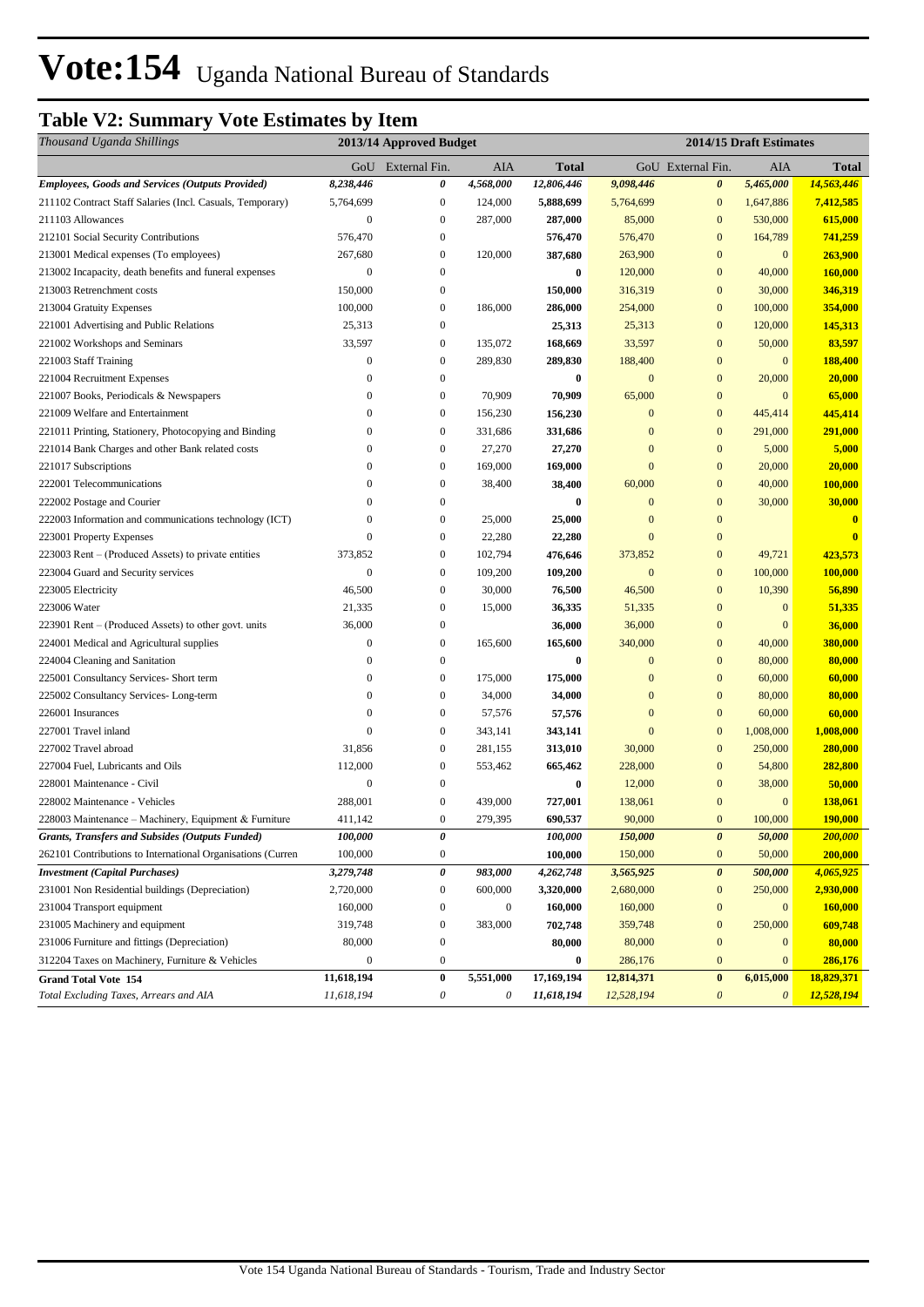## **Vote:154** Uganda National Bureau of Standards

## **Table V3: Detailed Estimates by Vote Function, Cost Centre, Output and Item**

#### *Vote Function 0652 Quality Assurance and Standards Development*

#### *Recurrent Budget Estimates*

#### **Programme 01 Headquarters**

| Thousand Uganda Shillings                              | 2013/14 Approved Budget |                  |                  | 2014/15 Draft Estimates |                       |                  |              |                         |
|--------------------------------------------------------|-------------------------|------------------|------------------|-------------------------|-----------------------|------------------|--------------|-------------------------|
| <b>Outputs Provided</b>                                | Wage                    | Non-Wage         | AIA              | <b>Total</b>            | Wage                  | Non Wage         | AIA          | <b>Total</b>            |
| Output:065201 Administration                           |                         |                  |                  |                         |                       |                  |              |                         |
| 211102 Contract Staff Salaries (Incl. Casuals, T       | 5,764,699               | $\boldsymbol{0}$ | 124,000          | 5,888,699               | 5,764,699             | $\bf{0}$         | 1,647,886    | 7,412,585               |
| 211103 Allowances                                      | $\boldsymbol{0}$        | $\mathbf{0}$     | 200,000          | 200,000                 | $\mathbf{0}$          | $\mathbf{0}$     | 515,000      | 515,000                 |
| 212101 Social Security Contributions                   | $\boldsymbol{0}$        | 576,470          | $\boldsymbol{0}$ | 576,470                 | $\mathbf{0}$          | 576,470          | 164,789      | 741,259                 |
| 213001 Medical expenses (To employees)                 | $\boldsymbol{0}$        | 267,680          | 120,000          | 387,680                 | $\mathbf{0}$          | 263,900          | $\mathbf{0}$ | 263,900                 |
| 213002 Incapacity, death benefits and funeral e        | $\boldsymbol{0}$        | $\boldsymbol{0}$ | $\boldsymbol{0}$ | $\bf{0}$                | $\mathbf{0}$          | 120,000          | 40,000       | 160,000                 |
| 213003 Retrenchment costs                              | $\boldsymbol{0}$        | 150,000          | $\boldsymbol{0}$ | 150,000                 | $\mathbf{0}$          | 316,319          | 30,000       | 346,319                 |
| 213004 Gratuity Expenses                               | $\boldsymbol{0}$        | 100,000          | 186,000          | 286,000                 | $\mathbf{0}$          | 254,000          | 100,000      | 354,000                 |
| 221002 Workshops and Seminars                          | $\boldsymbol{0}$        | $\boldsymbol{0}$ | $\boldsymbol{0}$ | $\bf{0}$                | $\mathbf{0}$          | $\bf{0}$         | 50,000       | 50,000                  |
| 221003 Staff Training                                  | $\boldsymbol{0}$        | $\boldsymbol{0}$ | 250,000          | 250,000                 | $\mathbf{0}$          | 180,000          | $\mathbf{0}$ | 180,000                 |
| 221004 Recruitment Expenses                            | $\boldsymbol{0}$        | $\boldsymbol{0}$ | $\mathbf{0}$     | $\bf{0}$                | $\mathbf{0}$          | $\bf{0}$         | 20,000       | 20,000                  |
| 221007 Books, Periodicals & Newspapers                 | $\boldsymbol{0}$        | $\boldsymbol{0}$ | 1,449            | 1,449                   | $\mathbf{0}$          | $\mathbf{0}$     | $\mathbf{0}$ | $\overline{\mathbf{0}}$ |
| 221009 Welfare and Entertainment                       | $\boldsymbol{0}$        | $\mathbf{0}$     | 130,000          | 130,000                 | $\mathbf{0}$          | $\mathbf{0}$     | 265,414      | 265,414                 |
| 221011 Printing, Stationery, Photocopying and          | $\boldsymbol{0}$        | $\boldsymbol{0}$ | 174,000          | 174,000                 | $\mathbf{0}$          | $\mathbf{0}$     | 150,000      | 150,000                 |
| 221014 Bank Charges and other Bank related c           | $\boldsymbol{0}$        | $\boldsymbol{0}$ | 27,270           | 27,270                  | $\mathbf{0}$          | $\mathbf{0}$     | 5,000        | 5,000                   |
| 221017 Subscriptions                                   | $\boldsymbol{0}$        | $\boldsymbol{0}$ | 24,000           | 24,000                  | $\mathbf{0}$          | $\mathbf{0}$     | $\mathbf{0}$ | $\overline{\mathbf{0}}$ |
| 222001 Telecommunications                              | $\boldsymbol{0}$        | $\boldsymbol{0}$ | 38,400           | 38,400                  | $\mathbf{0}$          | 60,000           | 40,000       | 100,000                 |
| 222002 Postage and Courier                             | $\boldsymbol{0}$        | $\boldsymbol{0}$ | $\boldsymbol{0}$ | $\bf{0}$                | $\mathbf{0}$          | $\mathbf{0}$     | 30,000       | 30,000                  |
| 222003 Information and communications techn            | $\boldsymbol{0}$        | $\boldsymbol{0}$ | 25,000           | 25,000                  | $\mathbf{0}$          | $\mathbf{0}$     | $\mathbf{0}$ | $\mathbf{0}$            |
| 223001 Property Expenses                               | $\boldsymbol{0}$        | $\boldsymbol{0}$ | 22,280           | 22,280                  | $\mathbf{0}$          | $\mathbf{0}$     | $\mathbf{0}$ | $\mathbf{0}$            |
| 223003 Rent – (Produced Assets) to private enti        | $\boldsymbol{0}$        | 373,852          | 102,794          | 476,646                 | $\mathbf{0}$          | 373,852          | 49,721       | 423,573                 |
| 223004 Guard and Security services                     | $\mathbf{0}$            | $\boldsymbol{0}$ | 109,200          | 109,200                 | $\mathbf{0}$          | $\boldsymbol{0}$ | 100,000      | 100,000                 |
| 223005 Electricity                                     | $\boldsymbol{0}$        | 46,500           | 30,000           | 76,500                  | $\mathbf{0}$          | 46,500           | 10,390       | 56,890                  |
| 223006 Water                                           | $\boldsymbol{0}$        | 21,335           | 15,000           | 36,335                  | $\mathbf{0}$          | 51,335           | $\mathbf{0}$ | 51,335                  |
| 223901 Rent – (Produced Assets) to other govt.         | $\boldsymbol{0}$        | 36,000           | 0                | 36,000                  | $\mathbf{0}$          | 36,000           | $\mathbf{0}$ | 36,000                  |
| 224004 Cleaning and Sanitation                         | $\boldsymbol{0}$        | $\boldsymbol{0}$ | $\overline{0}$   | $\bf{0}$                | $\mathbf{0}$          | $\bf{0}$         | 80,000       | 80,000                  |
| 225001 Consultancy Services- Short term                | $\boldsymbol{0}$        | $\boldsymbol{0}$ | 175,000          | 175,000                 | $\mathbf{0}$          | $\mathbf{0}$     | $\mathbf{0}$ | $\mathbf{0}$            |
| 225002 Consultancy Services-Long-term                  | $\boldsymbol{0}$        | $\boldsymbol{0}$ | 34,000           | 34,000                  | $\mathbf{0}$          | $\mathbf{0}$     | 80,000       | 80,000                  |
| 226001 Insurances                                      | $\boldsymbol{0}$        | $\boldsymbol{0}$ | 57,576           | 57,576                  | $\mathbf{0}$          | $\mathbf{0}$     | 60,000       | 60,000                  |
| 227001 Travel inland                                   | $\boldsymbol{0}$        | $\boldsymbol{0}$ | 76,838           | 76,838                  | $\mathbf{0}$          | $\mathbf{0}$     | 80,000       | 80,000                  |
| 227002 Travel abroad                                   | $\boldsymbol{0}$        | $\mathbf{0}$     | 120,550          | 120,550                 | $\mathbf{0}$          | $\mathbf{0}$     | 85,000       | 85,000                  |
| 227004 Fuel, Lubricants and Oils                       | $\boldsymbol{0}$        | 112,000          | 364,000          | 476,000                 | $\mathbf{0}$          | 85,200           | 54,800       | 140,000                 |
| 228001 Maintenance - Civil                             | $\boldsymbol{0}$        | $\boldsymbol{0}$ | $\boldsymbol{0}$ | $\boldsymbol{0}$        | $\mathbf{0}$          | 12,000           | 38,000       | 50,000                  |
| 228002 Maintenance - Vehicles                          | $\boldsymbol{0}$        | 288,001          | 354,000          | 642,001                 | $\mathbf{0}$          | 138,061          | $\mathbf{0}$ | 138,061                 |
| 228003 Maintenance - Machinery, Equipment              | $\mathbf{0}$            | 76,537           | $\boldsymbol{0}$ | 76,537                  | $\mathbf{0}$          | $\boldsymbol{0}$ | 100,000      | 100,000                 |
| Total Cost of Output 065201:                           | 5,764,699               | 2,048,376        | 2,761,357        | 10,574,432              | 5,764,699             | 2,513,637        | 3,796,000    | 12,074,336              |
| Output:065202 Development of Standards                 |                         |                  |                  |                         |                       |                  |              |                         |
| 211103 Allowances                                      | $\boldsymbol{0}$        | $\boldsymbol{0}$ | $\boldsymbol{0}$ | $\bf{0}$                | $\mathbf{0}$          | 85,000           | 15,000       | 100,000                 |
| 221002 Workshops and Seminars                          | $\boldsymbol{0}$        | $\boldsymbol{0}$ | 95,072           | 95,072                  | $\mathbf{0}$          | $\boldsymbol{0}$ | $\mathbf{0}$ | $\mathbf{0}$            |
| 221007 Books, Periodicals & Newspapers                 | $\boldsymbol{0}$        | $\boldsymbol{0}$ | 1,000            | 1,000                   | $\boldsymbol{0}$      | 65,000           | $\mathbf{0}$ | 65,000                  |
| 221009 Welfare and Entertainment                       | $\boldsymbol{0}$        | $\boldsymbol{0}$ | $\boldsymbol{0}$ | $\pmb{0}$               | $\mathbf{0}$          | $\mathbf{0}$     | 12,000       | 12,000                  |
| 221011 Printing, Stationery, Photocopying and          | $\boldsymbol{0}$        | $\boldsymbol{0}$ | 39,473           | 39,473                  | $\mathbf{0}$          | $\boldsymbol{0}$ | 25,000       | 25,000                  |
| 227002 Travel abroad                                   | $\boldsymbol{0}$        | 31,856           | 24,605           | 56,460                  | $\mathbf{0}$          | $\mathbf{0}$     | 40,000       | 40,000                  |
| 227004 Fuel, Lubricants and Oils                       | $\boldsymbol{0}$        | $\boldsymbol{0}$ | $\boldsymbol{0}$ | $\bf{0}$                | $\boldsymbol{0}$      | 12,000           | $\mathbf{0}$ | 12,000                  |
| 228003 Maintenance - Machinery, Equipment              | $\boldsymbol{0}$        | 64,605           | $\boldsymbol{0}$ | 64,605                  | $\mathbf{0}$          | $\boldsymbol{0}$ | $\mathbf{0}$ | $\bf{0}$                |
| Total Cost of Output 065202:                           | 0                       | 96,460           | 160,150          | 256,610                 | $\boldsymbol{\theta}$ | 162,000          | 92,000       | 254,000                 |
| Output:065203 Quality Assurance of goods & Lab Testing |                         |                  |                  |                         |                       |                  |              |                         |
| 221002 Workshops and Seminars                          | $\boldsymbol{0}$        | $\boldsymbol{0}$ | 40,000           | 40,000                  | $\mathbf{0}$          | $\boldsymbol{0}$ | $\bf{0}$     | $\mathbf{0}$            |
| 221007 Books, Periodicals & Newspapers                 | $\boldsymbol{0}$        | $\boldsymbol{0}$ | 48,460           | 48,460                  | $\mathbf{0}$          | $\boldsymbol{0}$ | $\mathbf{0}$ | $\mathbf{0}$            |
| 221009 Welfare and Entertainment                       | $\boldsymbol{0}$        | $\boldsymbol{0}$ | $\boldsymbol{0}$ | $\bf{0}$                | $\mathbf{0}$          | $\boldsymbol{0}$ | 120,000      | 120,000                 |
| 221011 Printing, Stationery, Photocopying and          | $\boldsymbol{0}$        | $\boldsymbol{0}$ | 28,213           | 28,213                  | $\mathbf{0}$          | $\mathbf{0}$     | 116,000      | 116,000                 |
| 221017 Subscriptions                                   | $\boldsymbol{0}$        | $\boldsymbol{0}$ | 60,000           | 60,000                  | $\mathbf{0}$          | $\mathbf{0}$     | $\mathbf{0}$ | $\mathbf{0}$            |
| 224001 Medical and Agricultural supplies               | $\boldsymbol{0}$        | $\boldsymbol{0}$ | 165,600          | 165,600                 | $\bf{0}$              | 340,000          | 30,000       | 370,000                 |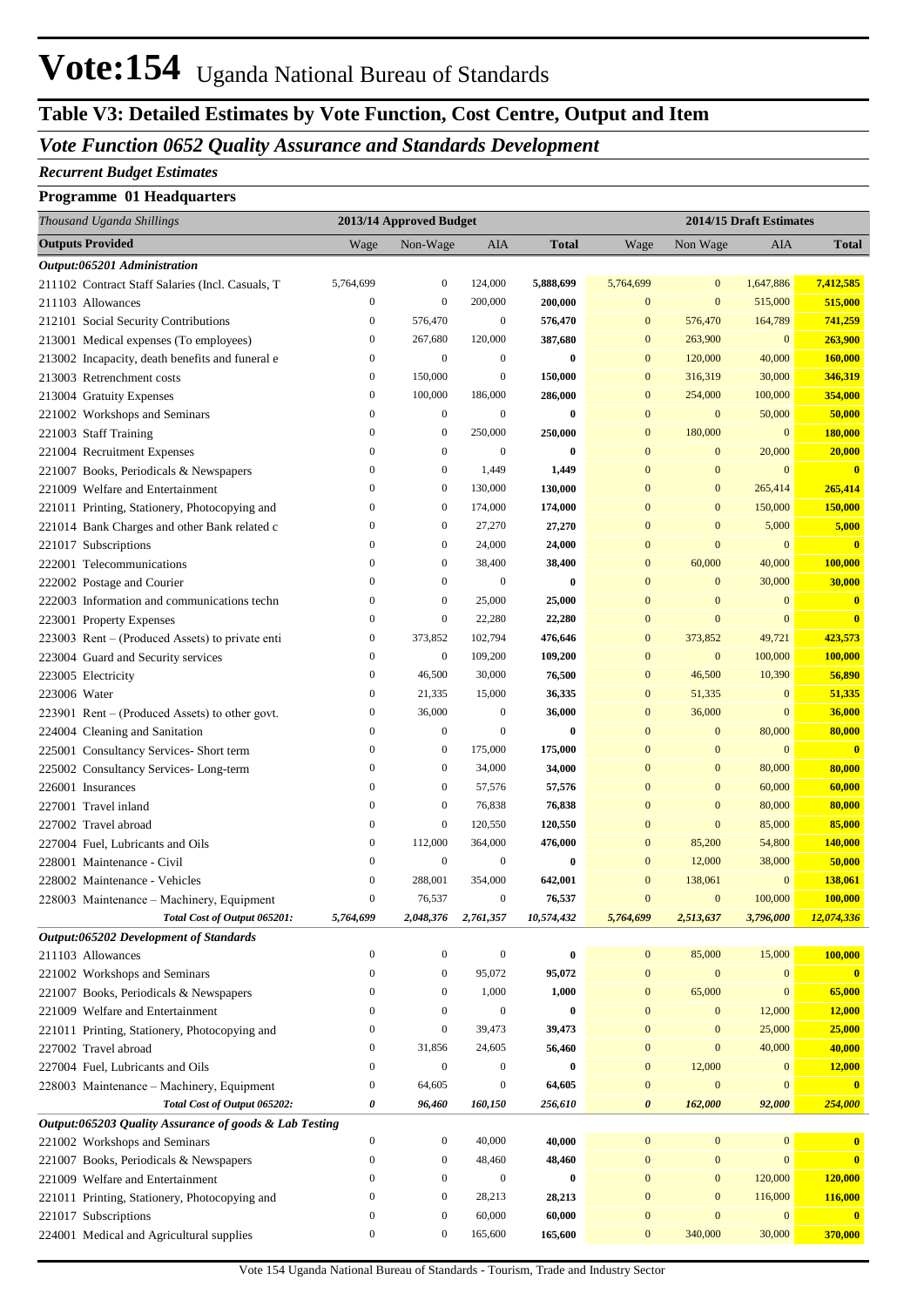## **Table V3: Detailed Estimates by Vote Function, Cost Centre, Output and Item**

#### *Vote Function 0652 Quality Assurance and Standards Development*

#### **Programme 01 Headquarters**

| Thousand Uganda Shillings                                                         | 2013/14 Approved Budget |                         |                  |                            | 2014/15 Draft Estimates |                       |                         |                            |
|-----------------------------------------------------------------------------------|-------------------------|-------------------------|------------------|----------------------------|-------------------------|-----------------------|-------------------------|----------------------------|
| <b>Outputs Provided</b>                                                           | Wage                    | Non-Wage                | <b>AIA</b>       | Total                      | Wage                    | Non Wage              | AIA                     | <b>Total</b>               |
| 225001 Consultancy Services- Short term                                           | $\boldsymbol{0}$        | $\boldsymbol{0}$        | $\boldsymbol{0}$ | $\bf{0}$                   | $\mathbf{0}$            | $\mathbf{0}$          | 60,000                  | 60,000                     |
| 227001 Travel inland                                                              | $\boldsymbol{0}$        | $\boldsymbol{0}$        | 60,133           | 60,133                     | $\bf{0}$                | $\boldsymbol{0}$      | 232,000                 | 232,000                    |
| 227002 Travel abroad                                                              | $\boldsymbol{0}$        | $\boldsymbol{0}$        | 100,000          | 100,000                    | $\Omega$                | $\mathbf{0}$          | 85,000                  | 85,000                     |
| 227004 Fuel, Lubricants and Oils                                                  | $\boldsymbol{0}$        | $\boldsymbol{0}$        | 89,072           | 89,072                     | $\bf{0}$                | 86,400                | $\mathbf{0}$            | 86,400                     |
| 228003 Maintenance – Machinery, Equipment                                         | $\boldsymbol{0}$        | 240,000                 | 195,395          | 435,395                    | $\bf{0}$                | 90,000                | $\mathbf{0}$            | 90,000                     |
| Total Cost of Output 065203:                                                      | 0                       | 240,000                 | 786,873          | 1,026,873                  | $\boldsymbol{\theta}$   | 516,400               | 643,000                 | 1,159,400                  |
| Output:065204 Calibration and verification of equipment                           |                         |                         |                  |                            |                         |                       |                         |                            |
| 221003 Staff Training                                                             | $\boldsymbol{0}$        | $\boldsymbol{0}$        | 39,830           | 39,830                     | $\bf{0}$                | $\boldsymbol{0}$      | $\mathbf{0}$            | $\bf{0}$                   |
| 221007 Books, Periodicals & Newspapers                                            | $\boldsymbol{0}$        | $\boldsymbol{0}$        | 20,000           | 20,000                     | $\mathbf{0}$            | $\boldsymbol{0}$      | $\overline{0}$          | $\overline{\mathbf{0}}$    |
| 221009 Welfare and Entertainment                                                  | $\boldsymbol{0}$        | $\boldsymbol{0}$        | 26,230           | 26,230                     | $\mathbf{0}$            | $\boldsymbol{0}$      | 48,000                  | 48,000                     |
| 221011 Printing, Stationery, Photocopying and                                     | $\boldsymbol{0}$        | $\boldsymbol{0}$        | 90,000           | 90,000                     | $\mathbf{0}$            | $\boldsymbol{0}$      | $\mathbf{0}$            | $\overline{\mathbf{0}}$    |
| 221017 Subscriptions                                                              | $\mathbf{0}$            | $\boldsymbol{0}$        | 85,000           | 85,000                     | $\mathbf{0}$            | $\boldsymbol{0}$      | 20,000                  | 20,000                     |
| 224001 Medical and Agricultural supplies                                          | $\mathbf{0}$            | $\boldsymbol{0}$        | $\boldsymbol{0}$ | $\bf{0}$                   | $\mathbf{0}$            | $\boldsymbol{0}$      | 10,000                  | 10,000                     |
| 227001 Travel inland                                                              | $\mathbf{0}$            | $\boldsymbol{0}$        | 206,170          | 206,170                    | $\mathbf{0}$            | $\boldsymbol{0}$      | 696,000                 | 696,000                    |
| 227002 Travel abroad                                                              | $\mathbf{0}$            | $\boldsymbol{0}$        | 36,000           | 36,000                     | $\bf{0}$                | 30,000                | 40,000                  | 70,000                     |
| 227004 Fuel, Lubricants and Oils                                                  | $\boldsymbol{0}$        | $\boldsymbol{0}$        | 75,000           | 75,000                     | $\bf{0}$                | 44,400                | $\mathbf{0}$            | 44,400                     |
| 228002 Maintenance - Vehicles                                                     | $\boldsymbol{0}$        | $\boldsymbol{0}$        | 85,000           | 85,000                     | $\bf{0}$                | $\mathbf{0}$          | $\mathbf{0}$            | $\mathbf{0}$               |
| 228003 Maintenance – Machinery, Equipment                                         | $\boldsymbol{0}$        | 30,000                  | 84,000           | 114,000                    | $\mathbf{0}$            | $\mathbf{0}$          | $\mathbf{0}$            | $\overline{\mathbf{0}}$    |
| Total Cost of Output 065204:                                                      | 0                       | 30,000                  | 747,230          | 777,230                    | $\boldsymbol{\theta}$   | 74,400                | 814,000                 | 888,400                    |
| Output:065205 Stakeholder engagements to create awareness on Quality & Standards  |                         |                         |                  |                            |                         |                       |                         |                            |
| 211103 Allowances                                                                 | $\boldsymbol{0}$        | $\mathbf{0}$            | 87,000           | 87,000                     | $\bf{0}$                | $\boldsymbol{0}$      | $\mathbf{0}$            | $\mathbf{0}$               |
| 221001 Advertising and Public Relations                                           | $\boldsymbol{0}$        | 25,313                  | $\boldsymbol{0}$ | 25,313                     | $\boldsymbol{0}$        | 25,313                | 120,000                 | 145,313                    |
| 221002 Workshops and Seminars                                                     | $\boldsymbol{0}$        | 33,597                  | $\mathbf{0}$     | 33,597                     | $\bf{0}$                | 33,597                | $\mathbf{0}$            | 33,597                     |
| 221003 Staff Training                                                             | $\theta$                | $\mathbf{0}$            | $\mathbf{0}$     | $\bf{0}$                   | $\bf{0}$                | 8,400                 | $\mathbf{0}$            | 8,400                      |
| 227004 Fuel, Lubricants and Oils                                                  | $\theta$                | $\mathbf{0}$            | 25,390           | 25,390                     | $\bf{0}$                | $\boldsymbol{0}$      | $\mathbf{0}$            | $\mathbf{0}$               |
| Total Cost of Output 065205:                                                      | 0                       | 58,911                  | 112,390          | 171,301                    | 0                       | 67,310                | 120,000                 | <b>187,310</b>             |
| <b>Total Cost of Outputs Provided</b><br><b>Outputs Funded</b>                    | 5,764,699<br>Wage       | 2,473,747<br>Non-Wage   | 4,568,000<br>AIA | 12,806,446<br><b>Total</b> | 5,764,699<br>Wage       | 3,333,747<br>Non Wage | 5,465,000<br>AIA        | 14,563,446<br><b>Total</b> |
| Output:065251 Membership to International Organisations(ISO, ARSO, OIML, SADCMET) |                         |                         |                  |                            |                         |                       |                         |                            |
| 262101 Contributions to International Organisat                                   | $\mathbf{0}$            | 100,000                 | 0                | 100,000                    | $\mathbf{0}$            | 150,000               | 50,000                  | 200,000                    |
| o/w Subscriptions to International orgns                                          | 0                       | 0                       |                  | 0                          | $\boldsymbol{\theta}$   | 150,000               | 50,000                  | 200,000                    |
| Total Cost of Output 065251:                                                      | 0                       | 100,000                 |                  | 100,000                    | $\boldsymbol{\theta}$   | 150,000               | 50,000                  | 200,000                    |
| <b>Total Cost of Outputs Funded</b>                                               | $\bf{0}$                | 100,000                 |                  | 100,000                    | $\bf{0}$                | 150,000               | 50,000                  | 200,000                    |
| <b>Total Programme 01</b>                                                         | 5,764,699               | 2,573,747               | 4,568,000        | 12,906,446                 | 5,764,699               | 3,483,747             | 5,515,000               | 14,763,446                 |
| <b>Total Excluding Arrears and AIA</b>                                            | 5,764,699               | 2,573,747               | 0                | 8,338,446                  | 5,764,699               | 3,483,747             | $\boldsymbol{\theta}$   | 9,248,446                  |
| <b>Development Budget Estimates</b>                                               |                         |                         |                  |                            |                         |                       |                         |                            |
| Project 0253 Support to UNBS                                                      |                         |                         |                  |                            |                         |                       |                         |                            |
| Thousand Uganda Shillings                                                         |                         | 2013/14 Approved Budget |                  |                            |                         |                       | 2014/15 Draft Estimates |                            |
| <b>Capital Purchases</b>                                                          |                         |                         |                  |                            |                         |                       |                         |                            |
|                                                                                   |                         | GoU External Fin.       | AIA              | <b>Total</b>               |                         | GoU External Fin.     | AIA                     | <b>Total</b>               |
| Output:065272 Government Buildings and Administrative Infrastructure              | 2,720,000               | $\boldsymbol{0}$        | 600,000          | 3,320,000                  | 2,680,000               | $\boldsymbol{0}$      | 250,000                 | 2,930,000                  |
| 231001 Non Residential buildings (Depreciatio<br>Total Cost of Output 065272:     | 2,720,000               | 0                       | 600,000          | 3,320,000                  | 2,680,000               | $\boldsymbol{\theta}$ | 250,000                 | 2,930,000                  |
|                                                                                   |                         |                         |                  |                            |                         |                       |                         |                            |
| Output:065275 Purchase of Motor Vehicles and Other Transport Equipment            | 160,000                 | $\boldsymbol{0}$        | $\mathbf{0}$     | 160,000                    | 160,000                 | $\boldsymbol{0}$      | $\mathbf{0}$            | 160,000                    |
| 231004 Transport equipment                                                        | $\boldsymbol{0}$        | $\mathbf{0}$            | $\boldsymbol{0}$ | $\bf{0}$                   | 286,176                 | $\mathbf{0}$          | $\mathbf{0}$            | 286,176                    |
| 312204 Taxes on Machinery, Furniture & Vehi                                       |                         | 0                       | 0                |                            |                         | $\boldsymbol{\theta}$ | $\boldsymbol{\theta}$   | 446,176                    |
| Total Cost of Output 065275:                                                      | 160,000                 |                         |                  | 160,000                    | 446,176                 |                       |                         |                            |
| Output:065276 Purchase of Office and ICT Equipment, including Software            | 129,748                 | $\boldsymbol{0}$        | $\boldsymbol{0}$ |                            | 209,748                 | $\mathbf{0}$          | $\boldsymbol{0}$        | 209,748                    |
| 231005 Machinery and equipment                                                    | 129,748                 | 0                       |                  | 129,748<br>129,748         |                         | $\pmb{\theta}$        | $\boldsymbol{\theta}$   | 209,748                    |
| Total Cost of Output 065276:                                                      |                         |                         |                  |                            | 209,748                 |                       |                         |                            |
| Output:065277 Purchase of Specialised Machinery & Equipment                       | 190,000                 | $\boldsymbol{0}$        | 383,000          | 573,000                    | 150,000                 | $\mathbf{0}$          | 250,000                 | 400,000                    |
| 231005 Machinery and equipment<br>Total Cost of Output 065277:                    | 190,000                 | 0                       | 383,000          | 573,000                    | 150,000                 | $\boldsymbol{\theta}$ | 250,000                 | 400,000                    |
|                                                                                   |                         |                         |                  |                            |                         |                       |                         |                            |
| Output:065278 Purchase of Office and Residential Furniture and Fittings           | 80,000                  | $\boldsymbol{0}$        | $\boldsymbol{0}$ | 80,000                     | 80,000                  | $\boldsymbol{0}$      | $\mathbf{0}$            | 80,000                     |
| 231006 Furniture and fittings (Depreciation)                                      |                         |                         |                  |                            |                         |                       |                         |                            |

Vote 154 Uganda National Bureau of Standards - Tourism, Trade and Industry Sector